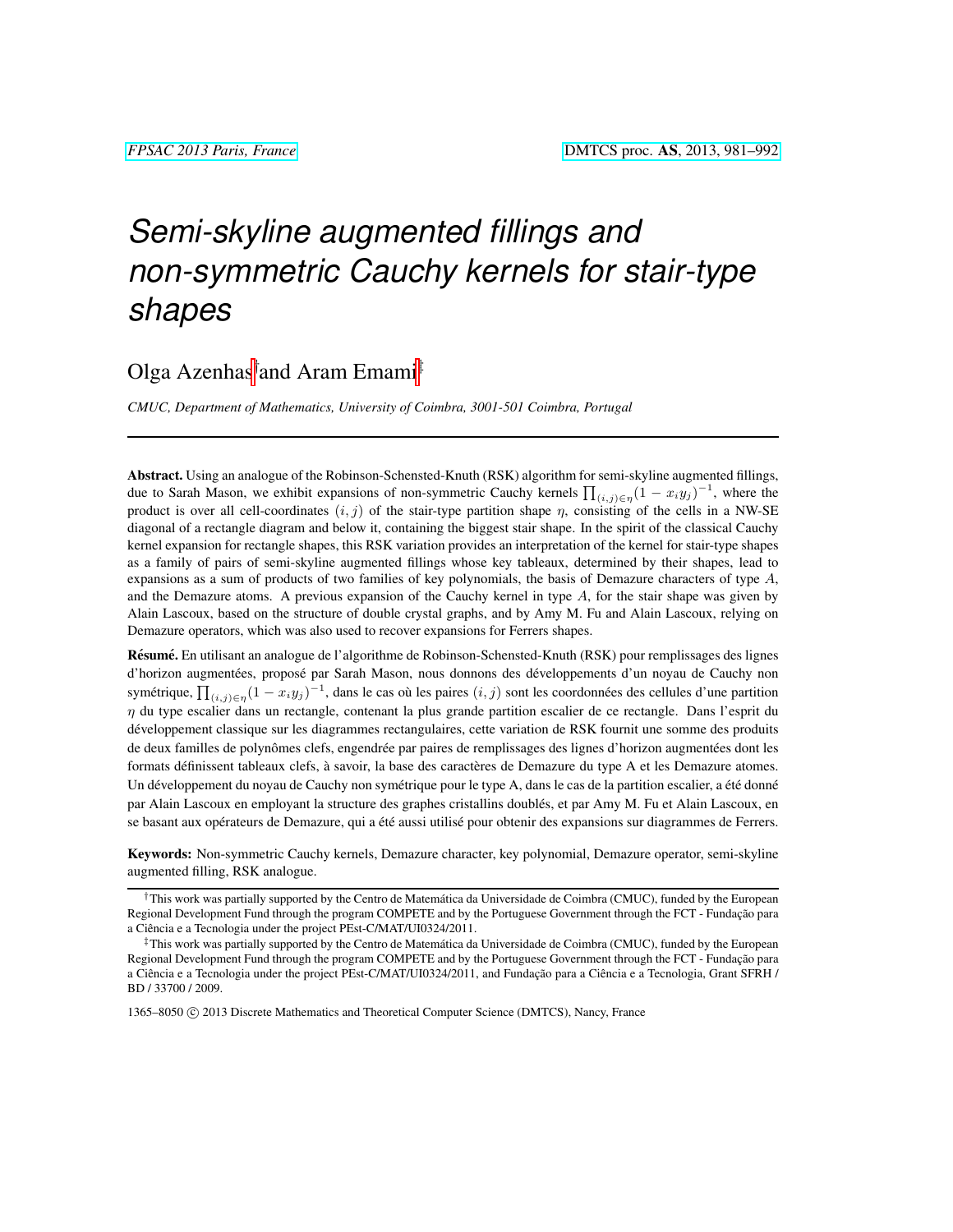### 1 Introduction

Given the general Lie algebra  $\mathfrak{gl}_n(\mathbb{C})$ , and its quantum group  $U_q(\mathfrak{gl}_n)$ , finite-dimensional representations of  $U_q(\mathfrak{gl}_n)$  are also classified by the highest weight. Let  $\lambda$  be a dominant integral weight (that is, a partition) and  $V(\lambda)$  the integrable representation with highest weight  $\lambda$  and  $u_\lambda$  the highest weight vector. For a given permutation w in the symmetric group  $\mathfrak{S}_n$ , minimum for the Bruhat order in the class modulo the stabilizer of  $\lambda$ , the Demazure module is defined to be  $V_w(\lambda) := U_q(\mathfrak{g})^{>0} \cdot u_{w\lambda}$ , and the Demazure character is the character of  $V_w(\lambda)$ . [Kashiwara](#page-11-0) [\(1991\)](#page-11-0) has associated with  $\lambda$  a crystal graph  $\mathfrak{B}_{\lambda}$ , which can be realised as a coloured directed graph whose vertices are all semi-standard Young tableaux (SSYTs) of shape  $\lambda$  in the alphabet [n], and the edges are coloured with a colour i, for each pair of crystal operators  $f_i$ ,  $e_i$ , such that there exists a coloured *i*-arrow from the vertex P to P' if and only if  $f_i(P) = P'$ , equivalently,  $e_i(P') = P$ , for  $1 \le i \le n - 1$ . [Littelmann](#page-11-1) [\(1995\)](#page-11-1) conjectured and [Kashiwara](#page-11-2) [\(1993\)](#page-11-2) proved that the intersection of a crystal basis of  $V_\lambda$  with  $V_w(\lambda)$  is a crystal basis for  $V_w(\lambda)$ . The resulting subset  $\mathfrak{B}_{w\lambda} \subseteq \mathfrak{B}_{\lambda}$  is called Demazure crystal, and the Demazure character corresponding to  $\lambda$  and w, is the sum of the monomial weights of SSYTs in the Demazure crystal  $\mathfrak{B}_{w\lambda}$ .

Demazure characters (or key polynomials) are also defined through Demazure operators (or isobaric divided differences). They were introduced by [Demazure](#page-11-3) [\(1974\)](#page-11-3) for all Weyl groups and were studied combinatorially, in the case of  $\mathfrak{S}_n$ , by Lascoux and Schützenberger [\(1990\)](#page-11-4) who produce a crystal structure. The simple transpositions  $s_i$  of  $\mathfrak{S}_n$  act on vectors  $v \in \mathbb{N}^n$  by  $s_i v := (v_1, \ldots, v_{i+1}, v_i \ldots, v_n)$ , for  $1 \le i \le n-1$ , and induce an action of  $\mathfrak{S}_n$  on  $\mathbb{Z}[x_1,\ldots,x_n]$  by considering vectors v as exponents of monomials  $x^v := x_1^{v_1} x_2^{v_2} \cdots x_n^{v_n}$ . Two families of Demazure operators  $\pi_i$ ,  $\hat{\pi}_i$  on  $\mathbb{Z}[x_1, \ldots, x_n]$  are defined by  $\pi_i f = \frac{x_i f - x_{i+1} s_i(f)}{x_i - x_{i+1}}$  and  $\hat{\pi}_i f = \pi_i f - f$ , for  $1 \le i \le n - 1$ . For the part  $\frac{-x_{i+1}s_i(j)}{x_i-x_{i+1}}$  and  $\hat{\pi}_i f = \pi_if - f$ , for  $1 \leq i \leq n-1$ . For the partition  $\lambda$  and  $\hat{\pi}_i$  decomposition in  $\mathfrak{S}$  are defines the time. A lieu polynomials indexed by  $w = s_{i_N} \cdots s_{i_2} s_{i_1}$  a reduced decomposition in  $\mathfrak{S}_n$ , one defines the type A key polynomials indexed by  $w\lambda$ ,  $\kappa_{w\lambda}(x) = \pi_{i_N} \cdots \pi_{i2} \pi_{i1} x^{\lambda}$  and  $\hat{\kappa}_{w\lambda}(x) = \hat{\pi}_{i_N} \cdots \hat{\pi}_{i2} \hat{\pi}_{i1} x^{\lambda}$ , the latter consisting of all monomi-<br>als in  $\kappa$ , which do not appear in  $\kappa$ , for any  $\sigma < w$  in the Brubat order. Ther als in  $\kappa_{w\lambda}$  which do not appear in  $\kappa_{\sigma\lambda}$  for any  $\sigma < w$  in the Bruhat order. Thereby key polynomials can be decomposed into non intersecting pieces  $\kappa_{w\lambda}(x) = \sum_{\nu \leq w} \hat{\kappa}_{\nu\lambda}(x)$ , where the ordering on per-<br>mutations is the Brubat order in  $\mathfrak{S}$ . In Loscoux and Sobiitzenberger (1000) thay are called standard mutations is the Bruhat order in  $\mathfrak{S}_n$ . In Lascoux and Schützenberger [\(1990\)](#page-11-4) they are called *standard basis* and in [Mason](#page-11-5) [\(2009\)](#page-11-5) Demazure atoms. The Demazure character corresponding to w and  $\lambda$  can be expressed in terms of the Demazure operator and is equivalent to the key polynomial  $\kappa_{w\lambda}$ . [Lascoux](#page-11-4) and Schützenberger [\(1990\)](#page-11-4) have given a combinatorial interpretation for Demazure operators in terms of crystal operators to produce a crystal graph structure. Let P be a SSYT of shape  $\lambda$  and define the set  $f_{s_i}(P) := \{f_i^m(P) : m \ge 0\} \setminus \{0\}$ . If P is the head of an *i*-string of the crystal graph  $\mathfrak{B}_{\lambda}, \pi_i(x^P)$  is the sum of the monomial weights of all SSYTs in  $f_{s_i}(P)$ . In particular, when Y is the Yamanouchi tableau of shape  $\lambda$ , the set  $f_w(Y) := \{f_{i_N}^{m_N} \dots f_{i_1}^{m_1}(Y) : m_k \ge 0\} \setminus \{0\}$  constitutes the vertices of the Demazure crystal  $\mathfrak{B}_{w\lambda}$ , and  $\kappa_{w\lambda}$  is the sum of all monomial weights over the Demazure crystal. The top of this crystal graph  $\mathcal{B}_{w\lambda} := \mathcal{B}_{w\lambda} \setminus \bigcup_{\sigma \leq w} \mathcal{B}_{\sigma\lambda}$  defines the Demazure atom  $\hat{\kappa}_{w\lambda}(x)$  which is combinatorially characterised by [Lascoux and Schutzenberger](#page-11-4) [\(1990\)](#page-11-4) as the sum of the monomial weights of all SSYTs ¨ whose right key is  $key(w\lambda)$ .

As the sum of the monomial weights over all crystal graph  $\mathfrak{B}_{\lambda}$  gives the Schur polynomial  $s_{\lambda}$ , each SSYT of shape  $\lambda$  appears in precisely one such polynomial, henceforth, the Demazure atoms form a decomposition of Schur polynomials. Specialising the combinatorial formula for nonsymmetric Macdonald polynomials  $E_{\gamma}(x; q; t)$ , given in [Haglund et al.](#page-11-6) [\(2008\)](#page-11-6), by setting  $q = t = 0$ , implies that  $E_{\gamma}(x; 0; 0)$  is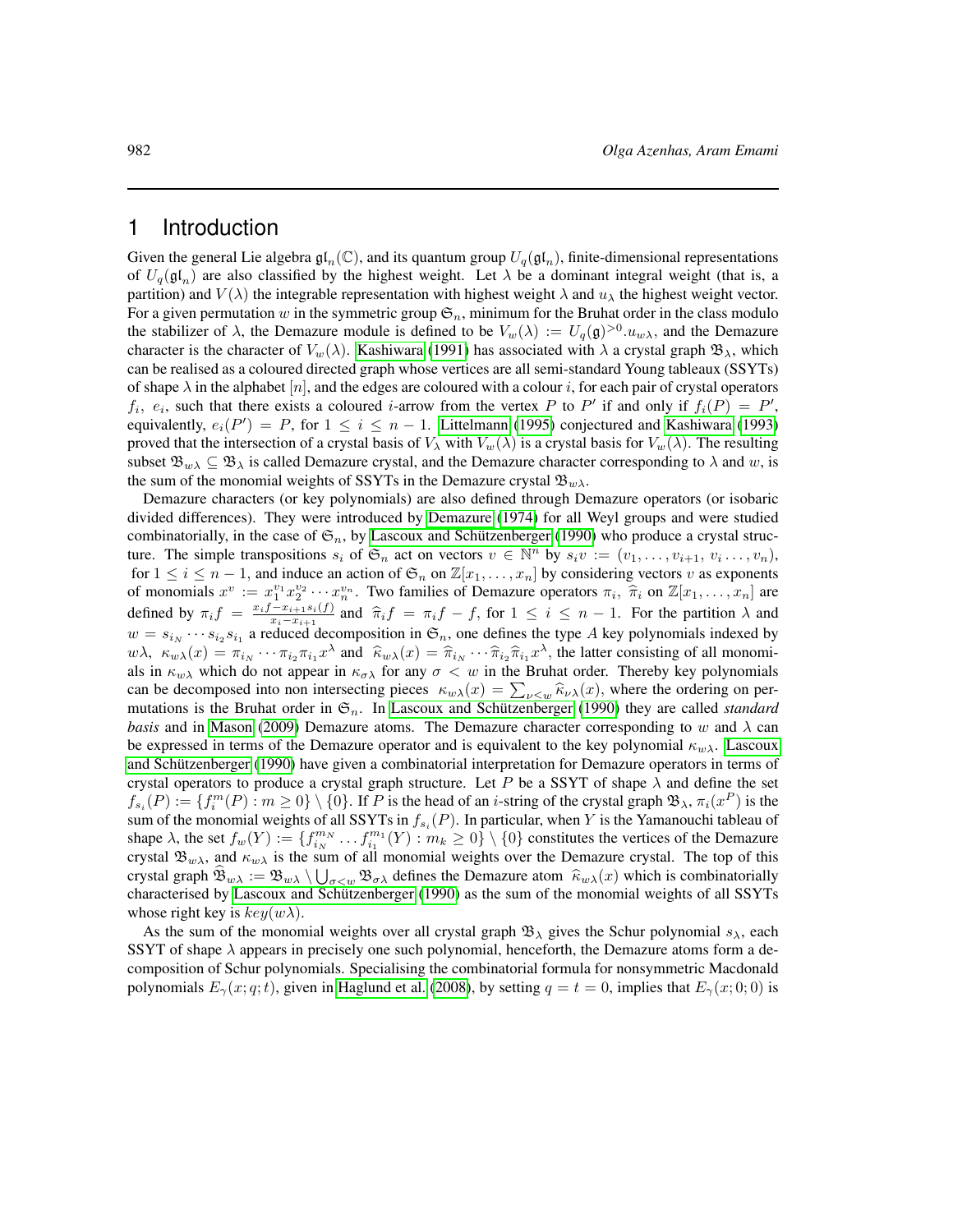#### *Non-symmetric Cauchy kernels* 983

the sum of the monomial weights of all semi-skyline augmented fillings (SSAF) of shape  $\gamma$  which are fillings of composition diagrams with positive integers, weakly decreasing upwards along columns, and the rows satisfy an inversion condition. These polynomials are also a decomposition of the Schur polynomial  $s_{\lambda}$ , with  $\gamma^+ = \lambda$ . Semi-skyline augmented fillings are in bijection with semi-standard Young tableaux of the same content whose right key is the unique key with content the shape of the SSAF, [Mason](#page-11-7) [\(2006/08\)](#page-11-7). Therefore, Demazure atoms  $\hat{\kappa}_{w\lambda}(x)$  and  $E_{w\lambda}(x; 0; 0)$  are equal, [Mason](#page-11-5) [\(2009\)](#page-11-5). Semi-skyline augmented fillings also satisfy a variation of the Robinson-Schensted-Knuth algorithm which commutes with the usual RSK and retains its symmetry. We are, therefore, endowed with a machinery to exploit expansions of non-symmetric Cauchy kernels  $\prod_{(i,j)\in\eta} (1-x_i y_j)^{-1}$ , where the product is over all cell-coordinates  $(i, j)$  of the diagram  $\eta$  in the French convention. Our main Theorem [4.2](#page-6-0) exhibits a bijection between biwords in lexicographic order, whose biletters are cell-coordinates in a NW-SE diagonal of a rectangle and below it, containing the biggest stair shape, and pairs of SSAFs whose shapes satisfy an inequality in the Bruhat order. This allows to apply this variation of RSK for SSAFs to provide expansions for the green diagram  $\eta = (m^{n-m+1}, m-1, \ldots, n-k+1), \quad 1 \leq m, k \leq n, n+1 \leq m+k$ , depicted below. The formulas are explicit in the tableaux generating them.



The paper is organised as follows. In Section 2, we recall the tableau criterion for the Bruhat order in  $\mathfrak{S}_n$ , and its extension to weak compositions. In Section 3, we review the necessary theory of SSAFs, the variation of Schensted insertion and RSK for SSAFs. In Section 4, we give our main result, Theorem [4.2,](#page-6-0) and, in the last section, we apply it to the expand the Cauchy kernel for stair-type shapes.

# 2 Key tableaux a criterion for the Bruhat order in  $\mathfrak{S}_n$

Let N denote the set of non-negative integers. Fix a positive integer n, and define [n] the set  $\{1, \ldots, n\}$ . A weak composition  $\gamma = (\gamma_1 \ldots, \gamma_n)$  is a vector in  $\mathbb{N}^n$ . If  $\gamma_i = \cdots = \gamma_{i+k-1}$ , for some  $k \ge 1$ , then we also write  $\gamma = (\gamma_1, \dots, \gamma_{i-1}, \gamma_i^k, \gamma_{i+k}, \dots, \gamma_n)$ . A partition is a weak composition whose entries are in weakly decreasing order, that is,  $\gamma_1 \geq \cdots \geq \gamma_n$ . Every composition  $\gamma$  determines a unique partition  $\gamma^+$  obtained by arranging the entries of  $\gamma$  in weakly decreasing order. A partition  $\lambda = (\lambda_1, \dots, \lambda_n)$  is identified with its Young diagram  $dg(\lambda)$  in French convention, an array of left-justified cells with  $\lambda_i$  cells in row i from the bottom, for  $1 \le i \le n$ . The cells are located in the diagram  $dg(\lambda)$  by their row and column indices  $(i, j)$ , where  $1 \le i \le n$  and  $1 \le j \le \lambda_i$ . A filling of shape  $\lambda$  is a map  $T : dg(\lambda) \to [n]$ . A semi-standard Young tableau (SSYT) of shape  $\lambda$  is a filling of  $dg(\lambda)$  weakly increasing in each row from left to right and strictly increasing up in each column. The content or weight of SSYT  $T$  is the weak composition  $c(T) = (\alpha_1, \dots, \alpha_n)$  such that T has  $\alpha_i$  cells with entry i. A key is a SSYT such that the set of entries in the  $(j + 1)^{th}$  column is a subset of the set of entries in the  $j^{th}$  column, for all j. There is a bijection in [Reiner and Shimozono](#page-11-8) [\(1995\)](#page-11-8) between weak compositions in  $\mathbb{N}^n$  and keys in the alphabet  $[n]$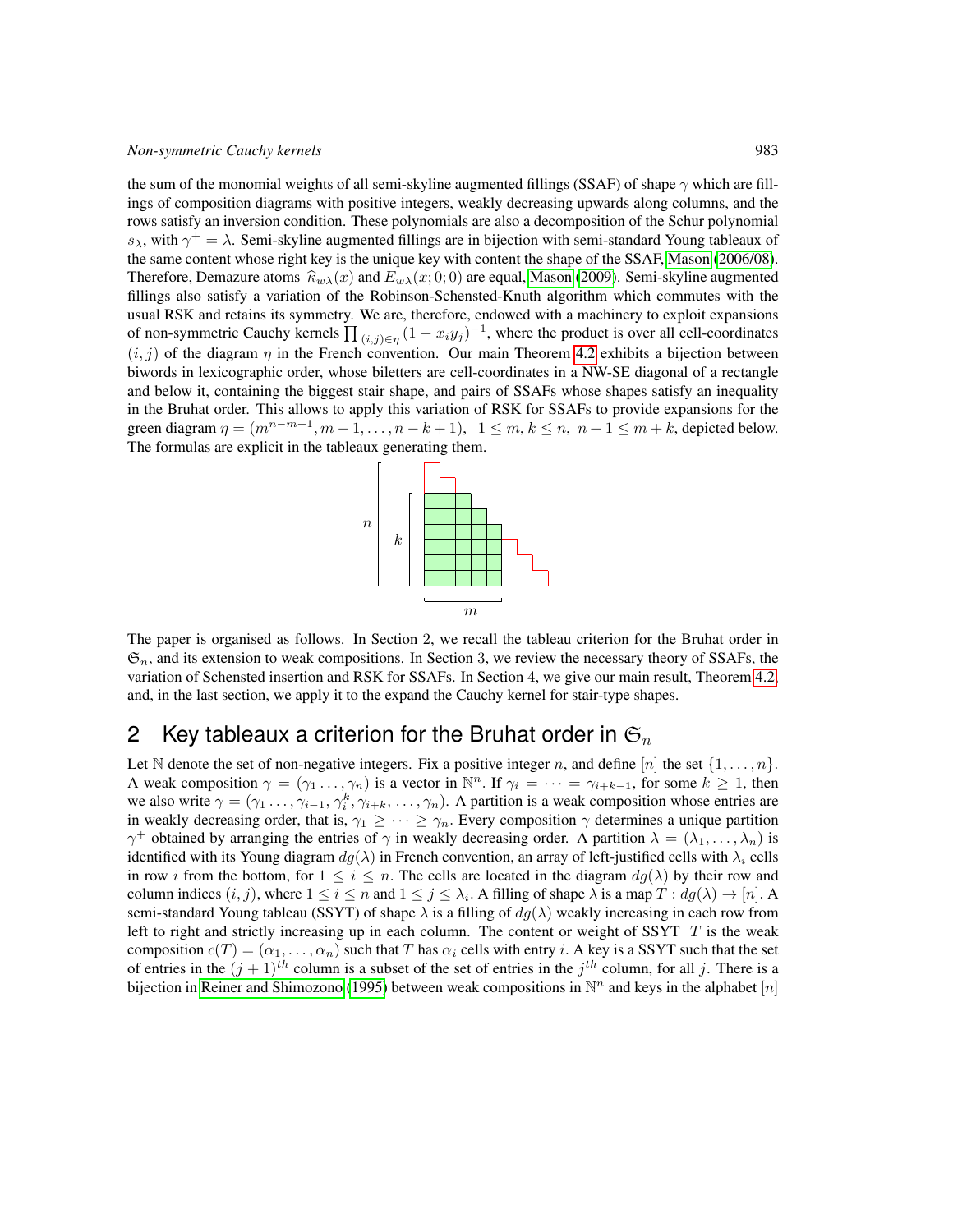given by  $\gamma \to \text{key}(\gamma)$ , where  $\text{key}(\gamma)$  is the key such that for all j, the first  $\gamma_i$  columns contain the letter j. Any key tableau is of the form  $key(\gamma)$  with  $\gamma$  its content and  $\gamma^+$  the shape.

Suppose u and v are two rearrangements of a partition  $\lambda$ . We write  $u \leq v$  in the (strong) *Bruhat order* whenever  $key(u) \leq key(v)$  for the entrywise comparison. If  $\sigma$  and  $\beta$  are in  $\mathfrak{S}_n$ ,  $\sigma \leq \beta$  in the Bruhat order if and only if  $\sigma(n, n-1, \ldots, 1) \leq \beta(n, n-1, \ldots, 1)$  as weak compositions.

## 3 Semi-skyline augmented fillings

#### *3.1 Definitions and properties*

We follow most of the time the conventions and terminology in [Haglund et al.](#page-11-9) [\(2005,](#page-11-9) [2008\)](#page-11-6) and [Ma](#page-11-7)[son](#page-11-7) [\(2006/08,](#page-11-7) [2009\)](#page-11-5). A weak composition  $\gamma = (\gamma_1, \dots, \gamma_n)$  is visualised as a diagram consisting of n columns, with  $\gamma_j$  boxes in column j. Formally, the *column diagram* of  $\gamma$  is the set  $dg'(\gamma) = \{(i, j) \in$  $\mathbb{N}^2: 1 \leq j \leq n, 1 \leq i \leq \gamma_j$  where the coordinates are in French convention, the abscissa i indexing the rows, and the ordinate j indexing the columns. (The prime reminds that the components of  $\gamma$  are the columns.) The number of cells in a column is called the height of that column and a cell  $a$  in a column diagram is denoted  $a = (i, j)$ , where i is the row index and j is the column index. The *augmented diagram* of  $\gamma$ ,  $dg(\gamma) = dg'(\gamma) \cup \{(0, j) : 1 \le j \le n\}$ , is the column diagram with n extra cells adjoined in row 0. This adjoined row is called the *basement* and it always contains the numbers 1 through  $n$  in strictly increasing order. The shape of  $\widehat{dg}(\gamma)$  is defined to be  $\gamma$ . For example, the column diagram  $dg'(\gamma)$  and the augmented diagram  $\widehat{dg}(\gamma)$  for  $\gamma = (1, 0, 3, 0, 1, 2, 0)$  are respectively,



An augmented filling F of an augmented diagram  $\widehat{dg}(\gamma)$  is a map  $F : \widehat{dg}(\gamma) \to [n]$ , which can be pictured as an assignment of positive integer entries to the non-basement cells of  $dg(\gamma)$ . Let  $F(i)$  denote the entry in the  $i^{th}$  cell of the augmented diagram encountered when  $F$  is read across rows from left to right, beginning at the highest row and working down to the bottom row. This ordering of the cells is called the *reading order*. A cell  $a = (i, j)$  precedes a cell  $b = (i', j')$  in the reading order if either  $i' < i$ or  $i' = i$  and  $j' > j$ . The reading word of F is obtained by recording the non-basement entries in reading order. The content of an augmented filling F is the weak composition  $c(F) = (\alpha_1, \ldots, \alpha_n)$  where  $\alpha_i$ is the number of non-basement cells in  $F$  with entry  $i$ , and  $n$  is the number of basement elements. The *standardization* of  $F$  is the unique augmented filling that one obtains by sending the  $i^{th}$  occurrence of  $j$  $\cdot \cdot \cdot$  c

in the reading order to  $i + \sum_{m=1}^{j-1} \alpha_m$ . Let  $a, b, c \in \widehat{dg}(\gamma)$  three cells situated as follows,  $\overline{b}$ where  $a$  and  $c$  are in the same row, possibly the first row, possibly with cells between them, and the height of the column containing a and b is greater than or equal to the height of the column containing  $c$ . Then the triple a, b, c is an *inversion triple of type 1* if and only if after standardization the ordering from smallest to largest of the entries in cells  $a, b, c$  induces a counterclockwise orientation. Similarly, consider three cells

 $a, b, c \in \widehat{dg}(\gamma)$  situated as follows,  $\begin{bmatrix} a \\ c \end{bmatrix}$  where a and c are in the same row (possibly the basement) and the column containing b and c has strictly greater height than the column containing a. The triple  $a, b, c$ is an *inversion triple of type 2* if and only if after standardization ordering from smallest to largest of the entries in cells a, b, c induces a clockwise orientation.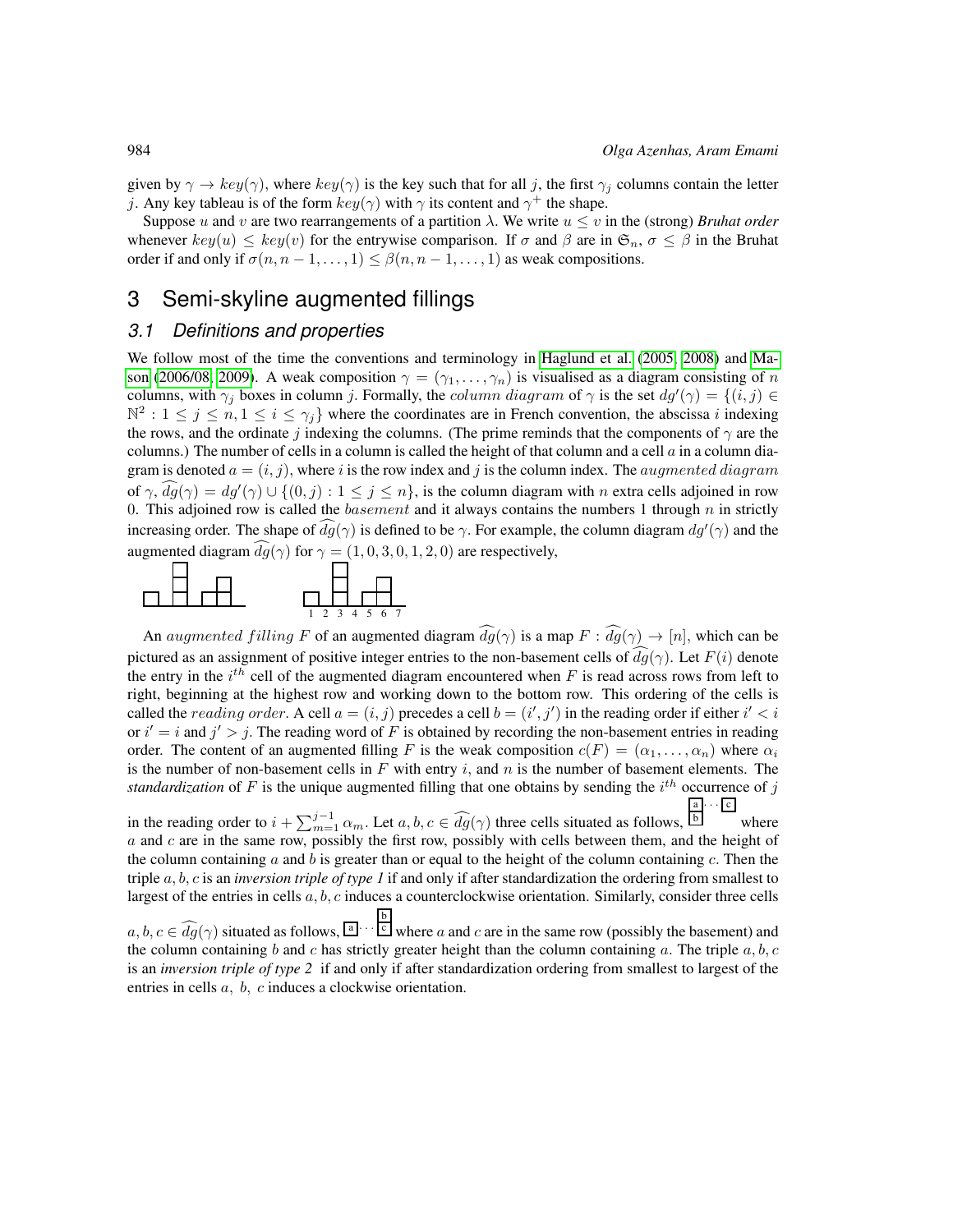Define a *semi-skyline augmented filling* (SSAF) of an augmented diagram  $\widehat{dg}(\gamma)$  to be an augmented filling  $F$  such that every triple is an inversion triple and columns are weakly decreasing from bottom to top. The shape of the semi-skyline augmented filling is  $\gamma$  and denoted by  $sh(F)$ . The picture below is an example of a semi-skyline augmented filling with shape  $(1, 0, 3, 2, 0, 1)$ , reading word 1321346 and content  $(2, 1, 2, 1, 0, 1)$ .



The entry of a cell in the first row of a SSAF is equal to the basement element where it sits and, thus, in the first row the cell entries increase from left to the right. For any weak composition  $\gamma$  in  $\mathbb{N}^n$ , there is at least one SSAF with shape  $\gamma$ , by putting  $\gamma_i$  cells with entries i in the top of the basement element i.

<span id="page-4-0"></span>In [Mason](#page-11-7) [\(2006/08\)](#page-11-7) a sequence of lemmas provide several conditions on triples of cells in a SSAF. We recall a property regarding an inversion triple of type 2 which will be used in the proof of our main theorem. Given a cell a in SSAF F define  $F(a)$  to be the entry in a.

**Remark 3.1** 1. If  $\{a, b, c\}$  *is a type* 2 *inversion triple in* F *then*  $F(a) < F(b) \leq F(c)$ *.* 

#### *3.2 An analogue of Schensted insertion and RSK for SSAF.*

The fundamental operation of the Robinson-Schensted[-Knuth](#page-11-10) [\(1970\)](#page-11-10) (RSK) algorithm is Schensted insertion which is a procedure for inserting a positive integer  $k$  into a SSYT T. [Mason](#page-11-7) [\(2006/08\)](#page-11-7) defines a similar procedure for inserting a positive integer  $k$  into a SSAF  $F$ , which is used to describe an analogue of the RSK algorithm. If F is a SSAF of shape  $\gamma$ , we set  $F := (F(j))$ , where  $F(j)$  is the entry in the  $j^{th}$ cell in reading order, with the cells in the basement included, and j goes from 1 to  $n + \sum_{i=1}^{n} \gamma_i$ . If  $\hat{j}$  is the cell immediately above j and the cell is empty, set  $F(\hat{j}) = 0$ . The operation  $k \to F$ , for  $k \leq n$ , is defined as follows.

#### **Procedure. The insertion**  $k \rightarrow F$ :

1. Set  $i := 1$ , set  $x_1 := k$ , set  $p_0 = \emptyset$ , and set  $j := 1$ .

2. If  $F(j) < x_i$  or  $F(\hat{j}) \ge x_i$ , then increase j by 1 and repeat this step. Otherwise, set  $x_{i+1} := F(\hat{j})$ and set  $F(\tilde{j}) := x_i$ . Set  $p_i = (b+1, a)$ , where  $(b, a)$  is the  $j^{th}$  cell in reading order. (This means that the entry  $x_i$  "bumps" the entry  $x_{i+1}$  from the cell  $p_i$ .)

3. If  $x_{i+1} \neq 0$  then increase i by 1, increase j by 1, and repeat step 2.

4. Set  $t_k$  equal to  $p_i$ , which is the termination cell, and terminate the algorithm.

The procedure terminates in finitely many steps and the result is a SSAF. Based on this Schensted insertion analogue, it is given a weight preserving and a shape rearranging bijection Ψ between SSYT and SSAF over the alphabet  $[n]$ . The bijection  $\Psi$  is defined to be the insertion, from right to left, of the column word which consists of the entries of each column, read top to bottom from columns left to rigth, of a SSYT into the empty SSAF with basement [n]. The bijection together with the shape of  $\Psi(T)$ provides the right key of T,  $K_{+}(T)$ , a notion due to Lascoux and Schützenberger [\(1990\)](#page-11-4).

**Theorem 3.1** [\[Mason](#page-11-5) [\(2009\)](#page-11-5)] *Given an arbitrary SSYT T, let*  $\gamma$  *be the shape of*  $\Psi(T)$ *. Then*  $K_{+}(T)$  =  $key(\gamma)$ .

It should be observed that [Willis](#page-11-11) [\(2011\)](#page-11-11) gives another way to calculate the right key of a SSYT.

Given the alphabet  $[n]$ , the RSK algorithm is a bijection between biwords in lexicographic order and pairs of SSYT of the same shape over  $[n]$ . Equipped with the Schensted insertion anlogue [Mason](#page-11-7)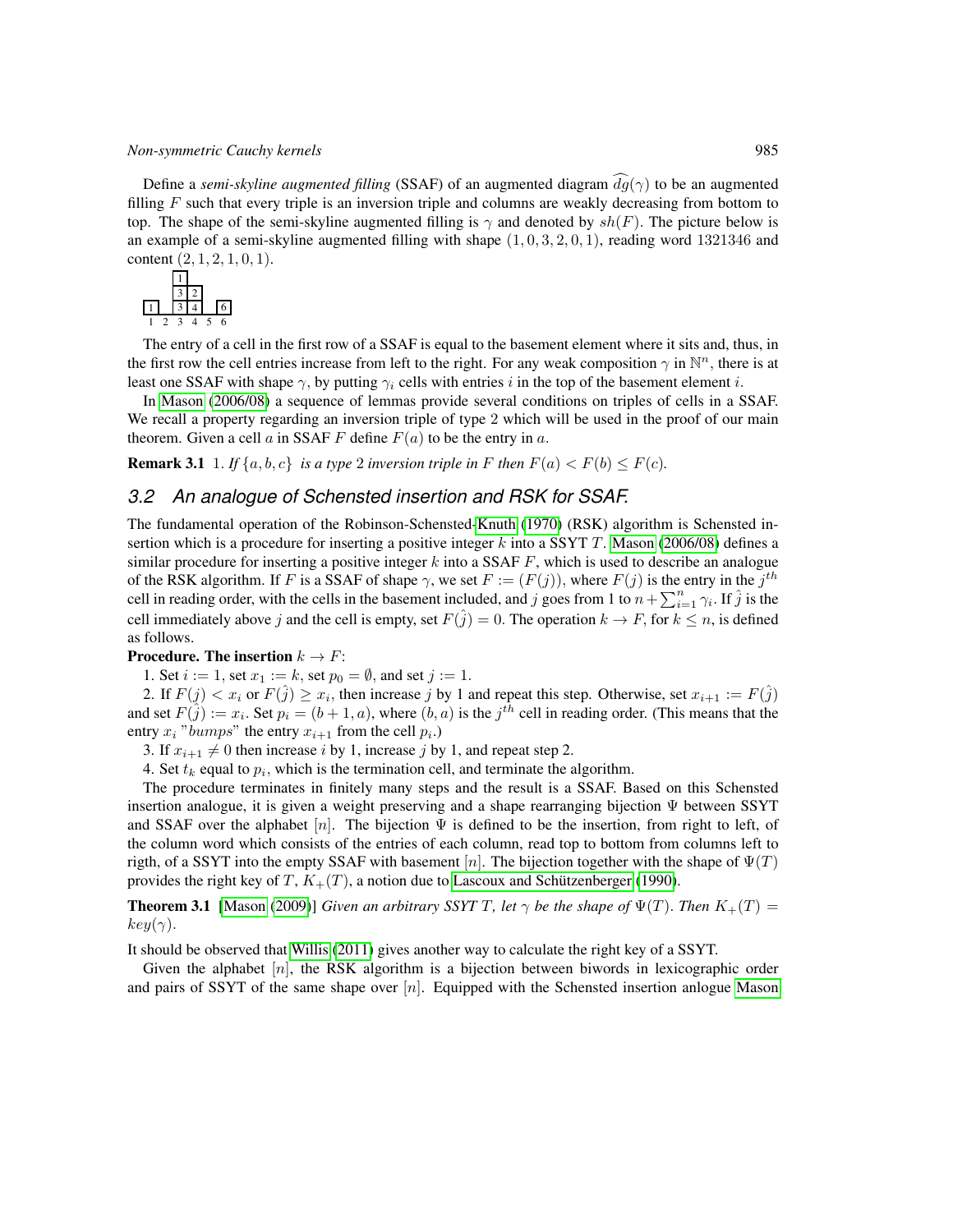$(2006/08)$  applies the same procedure to find an analogue  $\Phi$  of the RSK for SSAF. This bijection has an advantage over the classical RSK because it comes along with the extra pair of right keys.

The two line array  $w = \begin{pmatrix} i_1 & i_2 & \cdots & i_l \\ \vdots & \vdots & \ddots & \vdots \end{pmatrix}$  $j_1$   $j_2$   $\cdots$   $j_l$  $\Big), i_r < i_{r+1}, \text{ or } i_r = i_{r+1} \& j_r \leq j_{r+1},$  $1 \le i, j \le l-1$ , with  $i_r, j_r \in [n]$ , is called a biword in lexicographic order over the alphabet  $[n]$ . The map  $\Phi$  defines a bijection between the set A of all biwords w in lexicographic order in the alphabet [n], and pairs of SSAFs whose shapes are rearrangements of the same partition in  $\mathbb{N}^n$  and the contents are respectively those of the second and first rows of w. Let SSAF be the set of all SSAFs with basement  $[n]$ . **Procedure. The map**  $\Phi : \mathbb{A} \longrightarrow \mathbb{SSAF} \times \mathbb{SSAF}$ **.** Let  $w \in \mathbb{A}$ .

1. Set  $r := l$ , where l is the number of biletters in w. Let  $F = \emptyset = G$ , where  $\emptyset$  is the empty SSAF.

2. Set  $F := (j_r \to F)$ . Let  $h_r$  be the height of the column in  $(j_r \to F)$  at which the insertion procedure  $(j_r \rightarrow F)$  terminates.

3. Place  $i_r$  on top of the leftmost column of height  $h_r - 1$  in G such that doing so preserves the decreasing property of columns from bottom to top. Set G equal to the resulting figure.

4. If  $r - 1 \neq 0$ , repeat step 2 for  $r := r - 1$ . Else terminate the algorithm.

Remark 3.2 1. *The entries in the top row of the biword are weakly increasing when read from left to right. Henceforth, if*  $h_r > 1$ , *placing*  $i_r$  *on top of the leftmost column of height*  $h_r - 1$  *in* G *preserves the* decreasing property of columns. If  $h_r = 1,$  the  $i_r^{th}$  column of  $G$  does not contain an entry from a previous *step. It means that number*  $i_r$  *sits on the top of basement*  $i_r$ *.* 

2. Let h be the height of the column in F at which the insertion procedure  $(j \rightarrow F)$  terminates. Remark *[3.1,](#page-4-0) implies that there is no column of height*  $h + 1$  *in*  $F$  *to the right.* 

Corollary 3.2 [ [Mason](#page-11-7) [\(2006/08,](#page-11-7) [2009\)](#page-11-5)] *The RSK algorithm commutes with the above analogue* Φ. *That is, if*  $(P, Q)$  *is the pair of SSYT produced by RSK algorithm applied to biword* w, *then*  $(\Psi(P), \Psi(Q))$  =  $\Phi(w)$ , and  $K_{+}(P) = \text{key}(\text{sh}(\Psi(P)))$ ,  $K_{+}(Q) = \text{key}(\text{sh}(\Psi(Q)))$ .

This result is summarised in the following scheme from which, in particular, it is clear the RSK analogue Φ also shares the symmetry of RSK.



## 4 Main Theorem

<span id="page-5-0"></span>We give a bijection between biwords, in lexicographic order, whose biletters are cell-coordinates in a NW-SE diagonal of a rectangle diagram, and below it, containing the biggest stair shape, and pairs of SSAFs whose shapes satisfy an inequality in the Bruhat order.

**Lemma 4.1** Let  $\alpha = (\alpha_1, \alpha_2, \ldots, \alpha_n)$  and  $\beta = (\beta_1, \beta_2, \ldots, \beta_n)$  be two weak compositions in  $\mathbb{N}^n$ , *rearrangements of each other, with key*( $\beta$ )  $\leq$  key( $\alpha$ ). *Given*  $k \in \{1, \ldots, n\}$ *, let*  $k' \in \{1, \ldots, n\}$  *be such that*  $\beta_{k'}$  *is the left most entry of*  $\beta$  *satisfying*  $\alpha_k = \beta_{k'}$ . *Then if*  $\tilde{\alpha} = (\alpha_1, \alpha_2, \dots, \alpha_k + 1, \dots, \alpha_n)$  *and*  $\hat{\beta} = (\beta_1, \beta_2, \ldots, \beta_{k'} + 1, \ldots, \beta_n)$ , *it holds* key $(\hat{\beta}) \leq key(\tilde{\alpha})$ .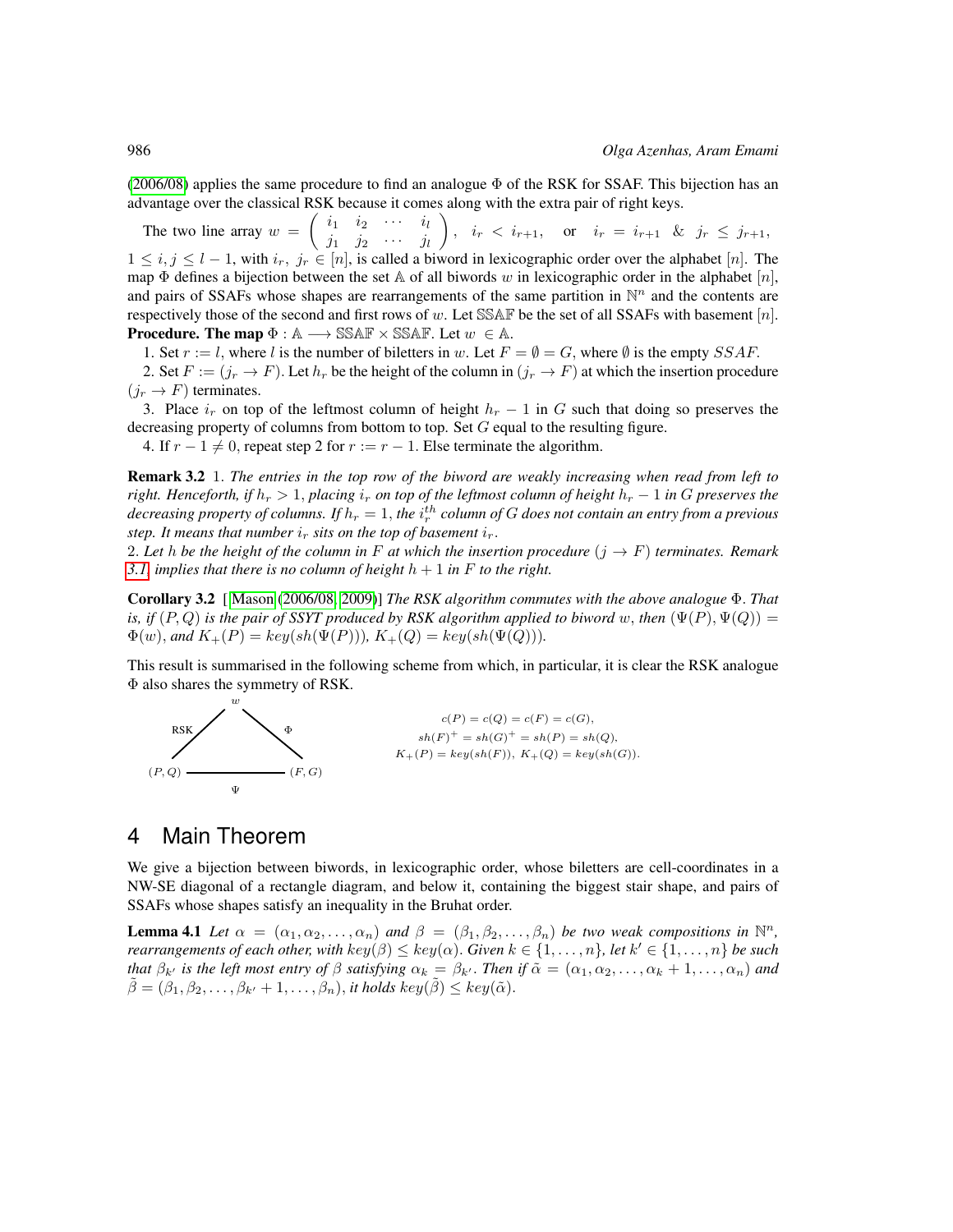**Proof:** Let k,  $k' \in \{1, \ldots, n\}$  as in the lemma, and put  $\alpha_k = \beta_{k'} = m \ge 1$ . (The proof for  $m = 0$  is left to the reader. The case of interest for our problem is  $m > 0$  which is related with the procedure of map Φ.) This means that k appears exactly in the first m columns of  $key(α)$ , and k' is the smallest number that does not appear in column  $m + 1$  of  $key(\beta)$  but appears exactly in the first m columns. Let t be the row index of the cell with entry k' in column m of  $key(\beta)$ . Every entry less than k' in column m of  $key(\beta)$ appears in column  $m + 1$  as well, and since in a key tableau each column is contained in the previous one, this imply that the first t rows of columns m and  $m + 1$  of  $key(\beta)$  are equal. The only difference between  $key(\beta)$  and  $key(\beta)$  is in columns  $m + 1$ , from row t to the top. Similarly if z is the row index of the cell with entry k in column  $m + 1$  of  $key(\tilde{\alpha})$ , the only difference between  $key(\tilde{\alpha})$  and  $key(\alpha)$  is in columns  $m + 1$  from row z to the top. To obtain column  $m + 1$  of  $key(\beta)$ , shift in the column  $m + 1$  of  $key(\beta)$ all the cells with entries  $> k'$  one row up, and add to the position left vacant (of row index t) a new cell with entry k'. The column  $m + 1$  of  $key(\tilde{\alpha})$  is obtained similarly, by shifting one row up in the column  $m + 1$  of  $key(\alpha)$  all the cells with entries  $\gt k$  and adding a new cell with entry k in the vacant position. Put  $p = \min\{t, z\}$  and  $q = \max\{t, z\}$ . We divide the columns  $m + 1$  in each pair  $key(\beta)$ ,  $key(\beta)$  and  $key(\alpha)$ ,  $key(\tilde{\alpha})$  into three parts: the first, from row one to row p – 1; the second, from row p to row q; and the third, from row  $q + 1$  to the top row. The first parts of column  $m + 1$  of  $key(\beta)$  and  $key(\beta)$  are the same, equivalently, for  $key(\tilde{\alpha})$  and  $key(\alpha)$ . The third part of column  $m + 1$  of  $key(\beta)$  consists of row q plus the third part of key( $\beta$ ), equivalently, for key( $\tilde{\alpha}$ ) and key( $\alpha$ ). As columns  $m + 1$  of key( $\beta$ ) and  $key(\alpha)$  are entrywise comparable, the same happens to the third parts of columns  $m + 1$  in  $key(\beta)$  and  $key(\tilde{\alpha})$ . It remains to analyse the second parts of the pair  $key(\tilde{\beta})$ ,  $key(\tilde{\alpha})$  which we split into two cases according to the relative magnitude of  $p$  and  $q$ .

*Case* 1.  $p = t < q = z$ . Let  $k' < b_t < \cdots < b_{z-1}$  and  $d_t < \cdots < d_{z-1} < k$  be respectively the cell entries of the second parts of columns  $m + 1$  in the pair  $key(\hat{\beta})$ ,  $key(\tilde{\alpha})$ . By construction  $k' < b_t \le d_t < d_{t+1}, b_i < b_{i+1} \le d_{i+1}, t < i < z-2$ , and  $b_{z-1} \le d_{z-1} < k$ , and, therefore, the second parts are also comparable.

*Case* 2.  $p = z \leq q = t$ . In this case, the assumption on k' implies that the first q rows of columns m and  $m + 1$  of  $key(\beta)$  are equal. On the other hand, since column m of  $key(\beta)$  is less or equal than column m of  $key(\alpha)$ , which is equal to the column m of  $key(\tilde{\alpha})$  and in turn is less or equal to column  $m + 1$  of  $key(\tilde{\alpha})$ , forces by transitivity that the second part of column  $m + 1$  of  $key(\beta)$  is less or equal than the corresponding part of  $key(\tilde{\alpha})$ .

We illustrate the lemma with  $\beta = (3, 2^2, 1, 0^2, 1), \alpha = (2, 0, 3, 0, 1, 2, 1), \tilde{\beta} = (3, 2^3, 0^2, 1),$  and  $\tilde{\alpha} = (2, 0, 3, 0, 2^2, 1),$ 



<span id="page-6-0"></span>**Theorem 4.2** Let w be a biword in lexicographic order in the alphabet  $[n]$ , and let  $\Phi(w) = (F, G)$ . For *each biletter i j*  $\int$  *in* w one has  $i + j \leq n + 1$  *if and only if*  $key(sh(G)) \leq key(\omega sh(F))$ , where  $\omega$  *is the longest permutation of* Sn*. Moreover, if the first* [*respectively the second* ] *row of* w *is a word in the alphabet* [m], with  $1 \leq m \leq n$ , the shape of G [*respectively* F] has the last  $n - m$  *entries equal to zero.*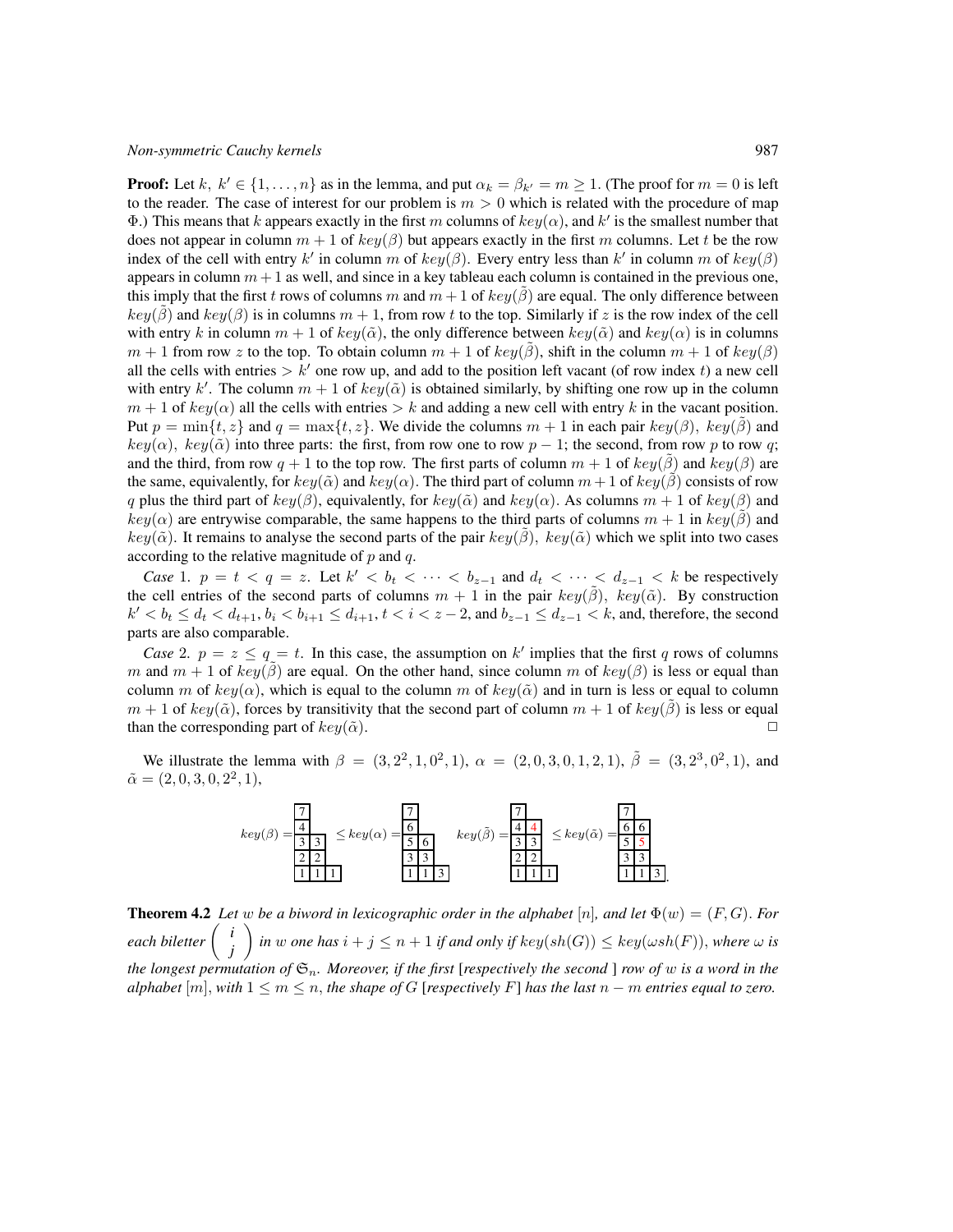**Proof:** "Only if part". We prove by induction on the number of biletters of w. If w is the empty word then F and G are the empty semi-skyline and there is nothing to prove. Let  $w' = \begin{pmatrix} i_{p+1} & i_p & \cdots & i_1 \\ i_p & i_p & \cdots & i_p \end{pmatrix}$  $j_{p+1}$   $j_p$   $\cdots$   $j_1$  $\setminus$ be a biword in lexicographic order such that  $p \ge 0$  and  $i_t + j_t \le n + 1$  for all  $1 \le t \le p + 1$ , and  $w = \begin{pmatrix} i_p \cdots i_1 \\ i & i \end{pmatrix}$  $j_p \cdots j_1$ such that  $\Phi(w) = (F, G)$ . Let  $F' := (j_{p+1} \to F)$  and h the height of the column in  $F'$  at which the insertion procedure terminates. There are two possibilities for h which the third step of the algorithm procedure of  $\Phi$  requires to consider.

•  $h = 1$ . It means  $j_{p+1}$  is sited on the top of the basement element  $j_{p+1}$  in F and therefore  $i_{p+1}$  goes to the top of the basement element  $i_{p+1}$  in G. Let G' be the semi-skyline obtained after placing  $i_{p+1}$  in G. As  $i_{p+1} \leq i_t$ , for all t,  $i_{p+1}$  is the bottom entry of the first column in  $key(sh(G'))$  whose remain entries constitute the first column of  $key(sh(G)$ . Suppose  $n+1-j_{p+1}$  is added to the row z of the first column in  $key(\omega sh(F))$  by shifting one row up all the entries above it. Let  $i_{p+1} < a_1 < \cdots < a_z < a_{z+1} < \cdots <$  $a_l$  and  $b_1 < b_2 < \cdots < n+1-j_{p+1} < b_z < \cdots < b_l$  be respectively the cell entries of the first columns in the pair  $key(sh(G'))$ ,  $key(\omega sh(F'))$ , where  $a_1 < \cdots < a_z < \cdots < a_l$  and  $b_1 < \cdots < b_z < \cdots < b_l$ are respectively the cell entries of the first columns in the pair  $key(sh(G))$ ,  $key(\omega sh(F))$ . If  $z = 1$ , as  $i_{p+1} \leq n+1-j_{p+1}$  and  $a_i \leq b_i$  for all  $1 \leq i \leq l$ , then  $key(sh(G')) \leq key(\omega sh(F'))$ . If  $z > 1$ , as  $i_{p+1} < a_1 \le b_1 < b_2$ , we have  $i_{p+1} \le b_1$  and  $a_1 \le b_2$ . Similarly  $a_i \le b_i < b_{i+1}$ , and  $a_i < b_{i+1}$ , for all  $2 \le i \le z - 2$ . Moreover  $a_{z-1} \le b_{z-1} < n+1-j_{p+1}$ , therefore,  $a_{z-1} < n+1-j_{p+1}$ . Also  $a_i \le b_i$ for all  $z \leq i \leq l$ . Hence.  $key(sh(G')) \leq key(\omega sh(F'))$ .

•  $h > 1$ . Place  $i_{p+1}$  on the top of the leftmost column of height  $h - 1$ . This means by Lemma [4.1](#page-5-0)  $key(sh(G')) \leq key(\omega sh(F')).$ 

"*If part*". We prove the contrapositive statement. If there exists a biletter  $\begin{pmatrix} i \\ i \end{pmatrix}$ j ) in  $w$  such that  $i + j > n + 1$ , then at least one entry of  $key(sh(G))$  is strictly bigger than the corresponding entry of  $key(\omega sh(F))$ . Let  $w = \begin{pmatrix} i_p \cdots i_1 \\ i_p \end{pmatrix}$  $j_p \cdots j_1$ ) be a biword in lexicographic order on the alphabet  $[n]$ , and  $\int i_t$  $j_t$ the first biletter in w, from right to left, with  $i_t+j_t > n+1$ . Set  $F_0 = G_0 := \emptyset$ , and for  $d \ge 1$ , let  $(F_d, G_d)$  be the pair of SSAFs obtained by the procedure of map  $\Phi$  applied to  $\begin{pmatrix} i_d & i_d \\ i_d & j_d \end{pmatrix}$  $\dot{\jmath}_d$ and  $(F_{d-1}, G_{d-1})$ . First apply the map  $\Phi$  to the biword  $\begin{pmatrix} i_{t-1} & \cdots & i_1 \\ \vdots & \vdots & \vdots \end{pmatrix}$  $j_{t-1} \cdots j_1$ to obtain the pair  $(F_{t-1}, G_{t-1})$  of SSAFs whose right keys satisfy, by the "only if part" of the theorem,  $key(sh(G_{t-1})) \leq key(\omega sh(F_{t-1}))$ . Now insert j<sub>t</sub> to  $F_{t-1}$ . As  $i_k + j_k ≤ n + 1$ , for  $1 ≤ k ≤ t - 1$ ,  $i_k + j_k ≤ n + 1 < i_t + j_t$  and  $i_t ≤ i_k$ ,  $1 ≤ k ≤ t - 1$ , then  $j_t > j_k$ ,  $1 \leq k \leq t-1$  and since w is in lexicographic order it implies  $i_t < i_{t-1}$ . Therefore  $j_t$  sits on the top of the basement element  $j_t$  in  $F_{t-1}$  and  $i_t$  sits on the top of the basement element  $i_t$  in  $G_{t-1}$ . It means that  $n + 1 - j_t$  is added to the first row and first column of  $key(\omega sh(F_{t-1}))$  and all entries in this column are shifted one row up. Similarly  $i_t$  is added to the first row and first column of  $key(sh(G_{t-1}))$ and all the entries in this column are shifted one row up. As  $i_t > n + 1 - j_t$  then the first columns of  $key(sh(G_t))$  and  $key(\omega sh(F_t))$  respectively, are not entrywise comparable, and we say that we have a "*problem*" in the key-pair  $(key(sh(G_t)), key(\omega sh(F_t)))$ . From now on "*problem*" means  $i_t > n+1-j_t$ in some row of a pair of columns in the key-pair  $(key(sh(G_d)), key(\omega sh(F_d)))$ , with  $d \geq t$ . Let  $d \geq t$ 

and denote by J the column with basement  $j_t$  in  $F_d$ , and by I the column with basement  $i_t$  in  $G_d$ . Let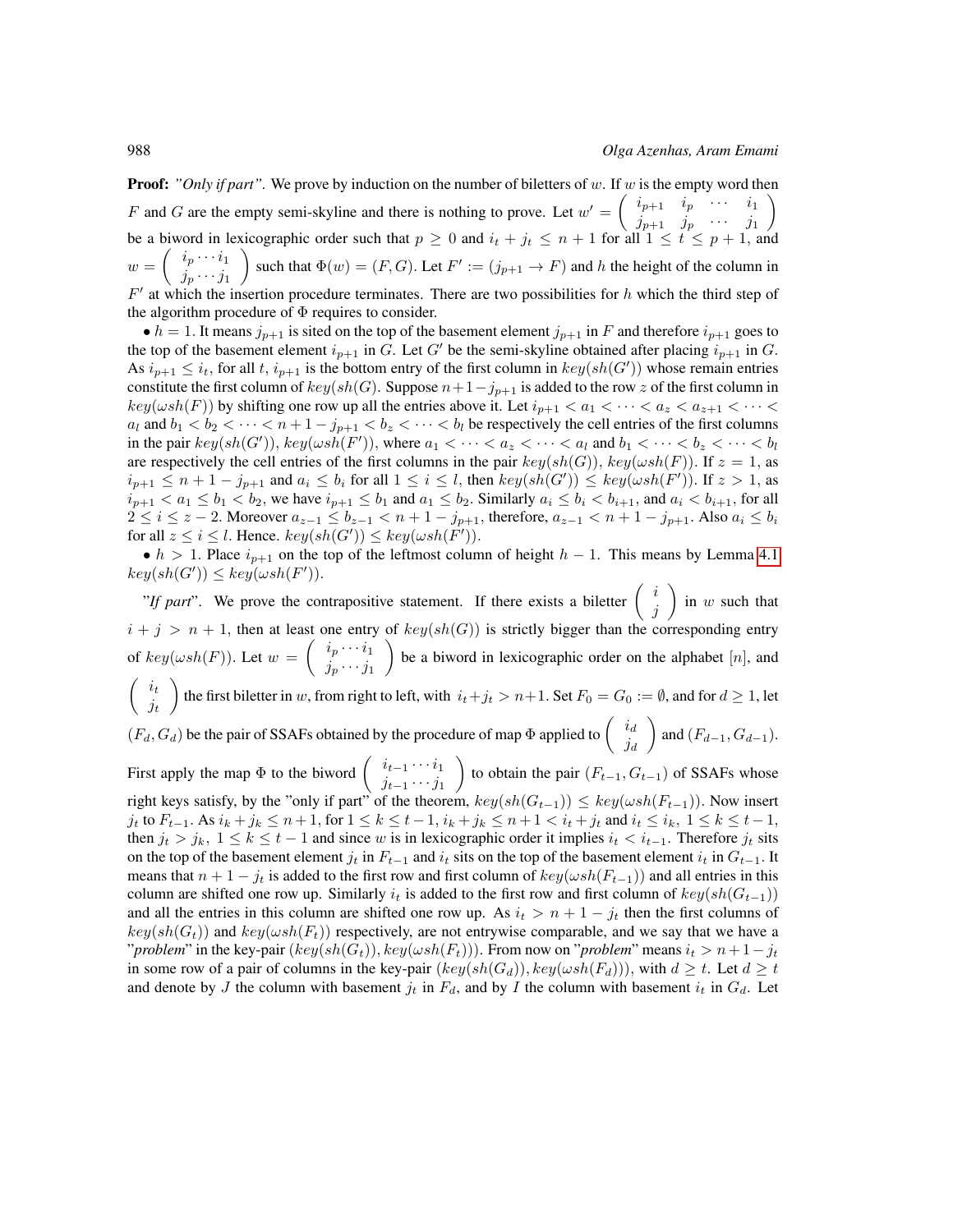#### *Non-symmetric Cauchy kernels* 989

|J| and |I| denote respectively the height of J and I, and let  $r_i$  and  $k_i$  denote the number of columns of height  $\ge i \ge 1$ , respectively, to the right of J and to the left of I.

*Classification of the "problem"*: For any  $d \ge t$ , either there exists  $s \ge 1$  such that  $|J|, |I| \ge s$ ,  $r_s = k_s > 0$ ; or  $1 \leq |J| \leq |I|$ , and there exists  $1 \leq f \leq |J|$ , such that  $k_i > r_i$ , for  $1 \leq i < f$ , and  $k_i = r_i = 0$ , for  $i \ge f$ . In the first case, one has a "problem" in the  $(r_s + 1)^{th}$  rows of the  $s^{th}$  columns in the key-pair  $(key(sh(G_d)), key(wsh(F_d)))$ . In the second case, one has a problem in the bottom of the  $|J|^{th}$  columns.

The proof of this classification is mainly based on the Remark 3.2 which says that no insertion can terminate, to the left of J, on the top of a column of height  $|J| - 1$  or  $h - 1$  such that  $r_h > r_{h+1}$ , and, on the fact, that an insertion terminating to the right of  $J$  or on the top of  $J$  will contribute with a cell to the left or to the top of I. Therefore the original "problem" in the key-pair  $(key(sh(G_t)), key(\omega sh(F_t)))$ will appear in another row or column in  $(key(sh(G_d)), key(\omega sh(F_d)))$  but will never disappear with new insertions. Finally, if the second row of w is over the alphabet  $[m]$ , there is no cell on the top of the basement of F greater than m. Therefore, the shape of F has the last  $n - m$  entries equal to zero. The other case is similar.  $\Box$ 

**Remark 4.1** In the previous theorem if the rows of w are swapped, one obtains the biword  $\tilde{w}$  such that  $\Phi(\tilde{w}) = (G, F)$  with  $key(sh(F) \leq key(\omega sh(G))$ . Moreover, given  $\nu \in \mathbb{N}^n$  and  $\beta \leq \omega \nu$ , there exists *always a pair*  $(F, G)$  *of SSAFs with shapes*  $\nu$  *and*  $\beta$  *respectively.* 

Two examples are now given to illustrate Theorem [4.2.](#page-6-0)

1. Given  $w = \begin{pmatrix} 4 & 6 & 6 & 7 \\ 4 & 1 & 2 & 1 \end{pmatrix}$ ,  $\Phi(w)$  and the key-pair  $key(sh(G)) \leq key(\omega sh(F))$  are calculated.

1 2 3 4 5 6 7 1 2 3 4 5 6 7 1 7 sh(F1) = (1, 0 6 ) sh(G1) = (0<sup>6</sup> , 1) key(sh(G1)) = 7 = key(ωsh(F1)) 1 2 3 4 5 6 7 1 2 3 4 5 6 7 1 2 6 7 sh(F2) = (1, 1, 0 5 ) sh(G2) = (0<sup>5</sup> , 1, 1) key(sh(G2)) = 67 = key(ωsh(F2)) , ; ,



2. Let  $w = \begin{pmatrix} 1 & 2 & 3 & 3 & 5 & 6 \\ 6 & 3 & 2 & 4 & 3 & 1 \end{pmatrix}$ , with  $n = 6$ ,  $i_2 = 5 > 6 + 1 - 3$ . We calculate  $\Phi(w)$  whose key-pair  $key(sh(G))$ ,  $key(\omega sh(F))$  is not entrywise comparable.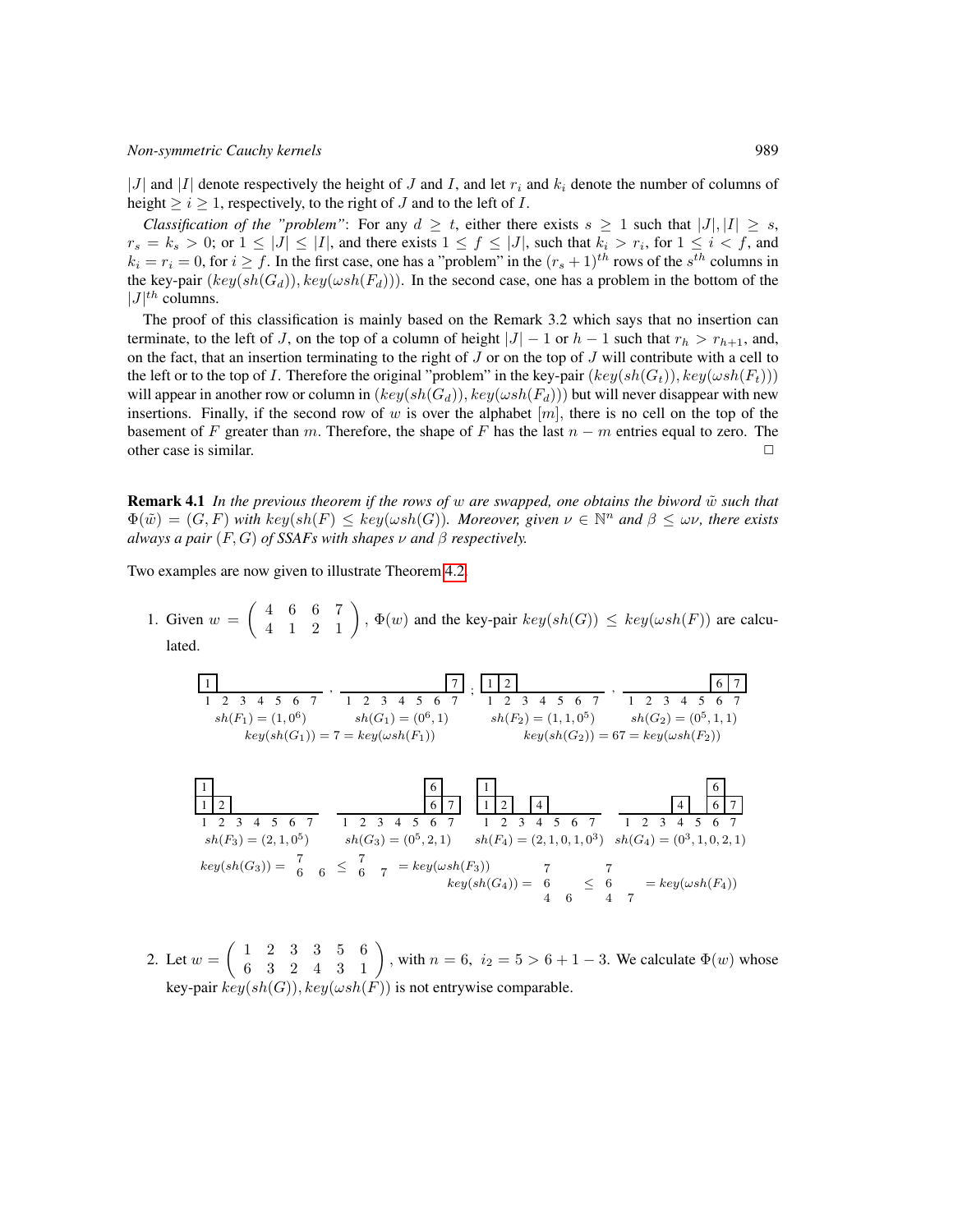$$
\begin{array}{|l|l|l|}\hline 1&6&1&3&1&5&6\\ \hline 1&2&3&4&5&6&1&2&3&4&5&6\\ \hline sh(F_1)=(1,0^5)&sh(G_1)=(0^5,1)&sh(F_2)=(1,0,1,0^3)&sh(G_2)=(0^4,1,1)\\ \hline \end{array} \quad\begin{array}{|l|l|l|}\hline 1&3&1&3&5&6\\ \hline 1&2&3&4&5&6&1&2&3&4&5&6\\ \hline 1&2&3&4&5&6&1&2&3&4&5&6\\ \hline \end{array}
$$
\n
$$
key(sh(G_1))=6=key(\omega sh(F_1))\qquad\qquad key(sh(G_2))=\begin{array}{|l|l|}\hline 6&6&6&1&2&3&4&5&6\\ \hline 5&6&4&1&2&3&4&5&6\\ \hline \end{array}
$$



## 5 Expansions of Cauchy kernels in stair-type shapes

The well-known Cauchy identity expresses the product  $\prod_{i=1}^n \prod_{j=1}^m (1-x_i y_j)^{-1}$  as a sum of products of Schur functions in  $x = (x_1, x_2, \dots, x_n)$  and  $y = (y_1, y_2, \dots, y_m)$ ,

<span id="page-9-0"></span>
$$
\prod_{(i,j)\in(m^n)} (1-x_iy_j)^{-1} = \prod_{i=1}^n \prod_{j=1}^m (1-x_iy_j)^{-1} = \sum_{\lambda} s_{\lambda}(x)s_{\lambda}(y),
$$
\n(1)

over all partitions  $\lambda$  of length  $\leq \min\{n, m\}$ . Using either the RSK correspondence or the  $\Phi$  correspondence, the Cauchy formula [\(1\)](#page-9-0) can be interpreted as a bijection between monomials on the left hand side and pairs of SSYTs or SSAFs on the right. Now we replace in the Cauchy kernel the rectangle  $(m^n)$  by the stair-type shape  $\lambda = (m^{n-m+1}, m-1, \ldots, n-k+1)$ , with  $1 \leq m, k \leq n$ , and  $n+1 \leq m+k$ . In particular, when  $m = n = k$ , one has the stair-partition  $\lambda = (n, n - 1, \dots, 1)$ , that is, the cells  $(i, j)$  in the NW-SE diagonal of the square diagram  $(n^n)$  and below it. Thus  $(i, j) \in \lambda$  if and only if  $i + j \leq n + 1$ . [Lascoux](#page-11-12) [\(2003\)](#page-11-12) has given the following expansion for the non-symmetric Cauchy kernel in the stair shape, using double crystal graphs, and also [Fu and Lascoux](#page-11-13) [\(2009\)](#page-11-13), based on algebraic properties of Demazure operators,

<span id="page-9-1"></span>
$$
\prod_{i+j\leq n+1} (1-x_iy_j)^{-1} = \sum_{\nu\in\mathbb{N}^n} \widehat{\kappa}_{\nu}(x)\kappa_{\omega\nu}(y),\tag{2}
$$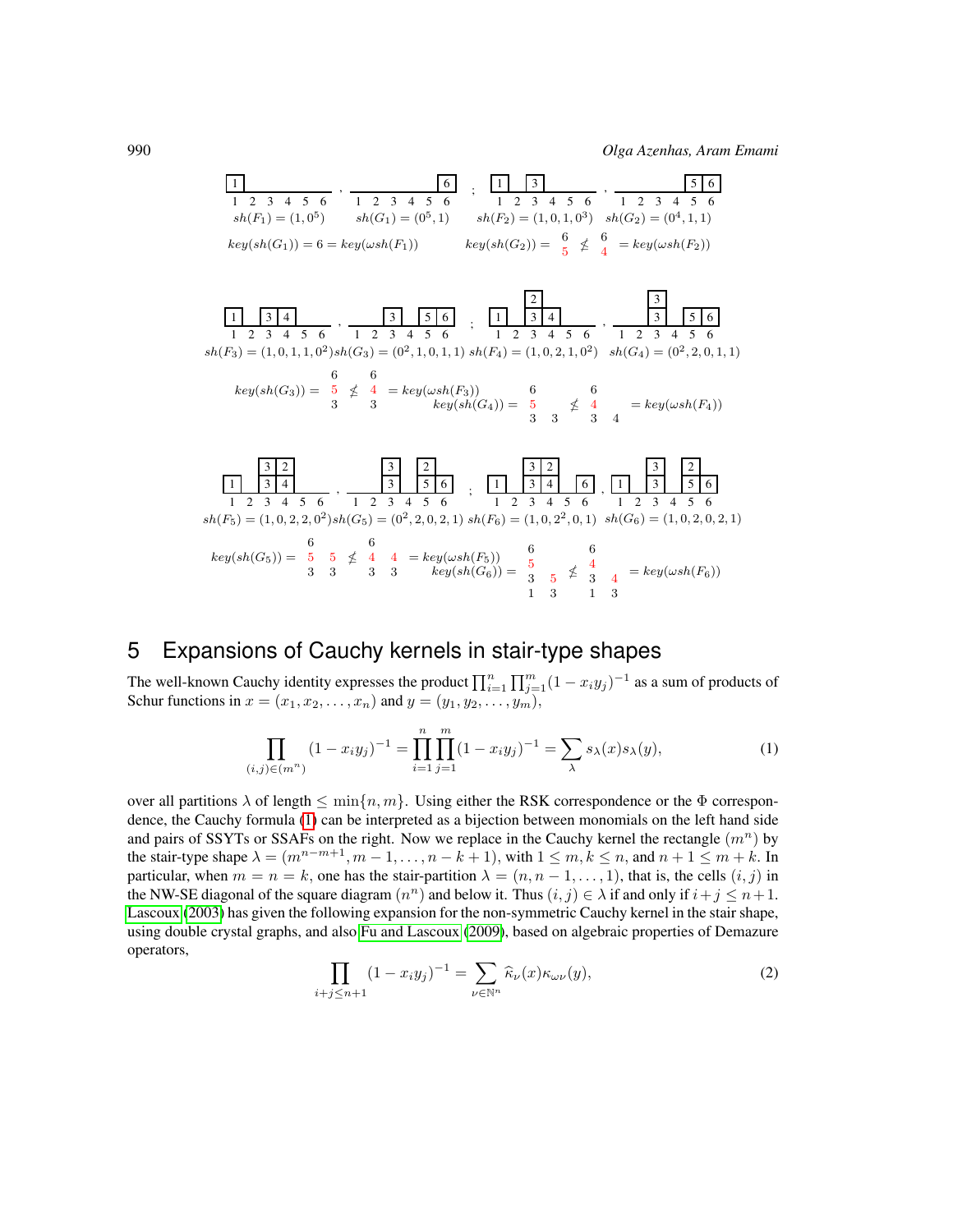where  $\kappa$  and  $\hat{\kappa}$  are the two families of key polynomials, and  $\omega$  is the longest permutation of  $\mathfrak{S}_n$ . Theorem [4.2](#page-6-0) allows us to give an expansion of the non-symmetric Cauchy kernel for  $\lambda = (m^{n-m+1}, m-1, m-1)$  $2, \ldots, 1$ , for  $1 \le m \le n$ , and its conjugate  $\overline{\lambda}$ , which includes, in particular, the stair case shape [\(2\)](#page-9-1),

<span id="page-10-0"></span>
$$
\prod_{(i,j)\in\lambda} (1-x_iy_j)^{-1} = \sum_{\substack{\nu\in\mathbb{N}^n\\ \nu=(\nu_1,\ldots,\nu_m,0^{n-m})}} \widehat{\kappa}_{\nu}(y)\kappa_{\omega\nu}(x),\tag{3}
$$

$$
\prod_{(i,j)\in\overline{\lambda}}(1-x_iy_j)^{-1} = \sum_{\substack{\nu\in\mathbb{N}^n\\ \nu=(\nu_1,\ldots,\nu_m,0^{n-m})}}\widehat{\kappa}_{\nu}(x)\kappa_{\omega\nu}(y). \tag{4}
$$

Write  $\prod_{(i,j)\in\lambda} (1-x_iy_j)^{-1} = \sum_{c\geq 0} x_{i_1}y_{j_1}\cdots x_{i_c}y_{j_c}$ , where  $(i_l, j_l) \in \lambda$ ,  $i_l + j_l \leq n+1$ ,  $1 \leq i \leq n$ ,  $1 \leq j \leq m$ ,  $1 \leq l \leq c$ . Each monomial  $x_{i_1}y_{j_1}\cdots x_{i_c}y_{j_c}$  is in correspondence with the biword  $\left(\begin{array}{c} i_c & \cdots & i_1 \\ j_c & \cdots & j_1 \end{array}\right)$ , whose image by  $\Phi$  is the pair  $(F, G)$  of SSAFs. That is,  $x_{i_1}y_{j_1} \cdots x_{i_c}y_{j_c} = y^Fx^G$ , where  $s\ddot{h}(F)$  has the last  $n - m$  entries equal zero, and  $sh(G) \leq \omega sh(F)$ . Therefore,

<span id="page-10-1"></span>
$$
\prod_{(i,j)\in\lambda} (1-x_i y_j)^{-1} = \sum_{\substack{\nu\in\mathbb{N}^n \\ \nu=(\nu_1,\ldots,\nu_m,0^{n-m})}} \sum_{\substack{(F,G)\in SSAF \\ sh(F)=\nu \\ sh(G)\le\omega\nu}} y^F x^G = \sum_{\substack{\nu\in\mathbb{N}^n \\ \nu=(\nu_1,\ldots,\nu_m,0^{n-m})}} \sum_{\substack{F\in SSAF \\ sh(F)=\nu}} y^F \sum_{\substack{G\in SSAF \\ sh(G)\le\omega\nu}} x^G
$$

$$
= \sum_{\substack{\nu \in \mathbb{N}^n \\ \nu = (\nu_1, \dots, \nu_m, 0^{n-m})}} \left( \sum_{\substack{P \in SSYT \\ sh(P) = \nu^+ \\ K_+(P) = key(\nu)}} y^P \right) \left( \sum_{\substack{Q \in SSYT \\ sh(Q) = \nu^+ \\ K_+(Q) = key(\beta)}} x^Q \right) = \sum_{\substack{\nu \in \mathbb{N}^n \\ \nu = (\nu_1, \dots, \nu_m, 0^{n-m})}} \widehat{\kappa}_{\nu}(y) \kappa_{\omega \nu}(x). \tag{5}
$$

The Cauchy kernel expansion [\(4\)](#page-10-0) for the conjugate shape  $\overline{\lambda} = (n, n-1, \ldots, n-m+1)$ , with  $1 \leq m \leq n$ , is a consequence of [\(3\)](#page-10-0), since  $(i, j) \in \overline{\lambda}$  if and only if  $(j, i) \in \lambda$ , and the symmetry of  $\Phi$ . When  $n =$  $m, \lambda = (n, n-1, \dots, 1) = \overline{\lambda}$ , and the symmetry of  $\Phi$  means the two identities [\(2\)](#page-9-1) and [\(3\)](#page-10-0) are equivalent. Finally, as a refinement of [\(5\)](#page-10-1), we obtain the expansion for the shape  $\lambda = (m^{n-m+1}, m-1, \ldots, n-k+1)$ , where  $1 \le m \le k \le n$ , and  $n + 1 \le m + k$ ,

<span id="page-10-2"></span>
$$
\prod_{(i,j)\in\lambda} (1-x_i y_j)^{-1} = \sum_{\substack{\nu\in\mathbb{N}^n \\ \nu=(\nu_1,\dots,\nu_m,0^{n-m})}} \sum_{sh(F)=\nu} y^F \sum_{\substack{\beta\in\mathbb{N}^n \\ \beta=(\beta_1,\dots,\beta_k,0^{n-k})}} \sum_{sh(G)=\beta} x^G
$$
\n
$$
= \sum_{\substack{\nu\in\mathbb{N}^n \\ \nu=(\nu_1,\dots,\nu_m,0^{n-m})}} \widehat{\kappa}_{\nu}(y) \pi_{>k}^{-1} \kappa_{\omega\nu}(x),
$$
\n(6)

where  $\pi_{>k}^{-1} \kappa_{\omega\nu}$  is the polynomial weight of the crystal subgraph defined by the colours  $1,\ldots,k-1$ , in the Demazure crystal graph  $\mathfrak{B}_{\omega\nu}$ . It means we are considering all the tableaux in the  $\mathfrak{B}_{\omega\nu}$  with entries less or equal than k, and so all the tableaux in  $\mathfrak{B}_{\omega\nu}$  with right key such that the entries are less or equal than k. It is equivalent to all SSAFs with content in  $\mathbb{N}^k$ , and shape rearrangement of  $\omega \nu$  with zeros in the  $n - k$